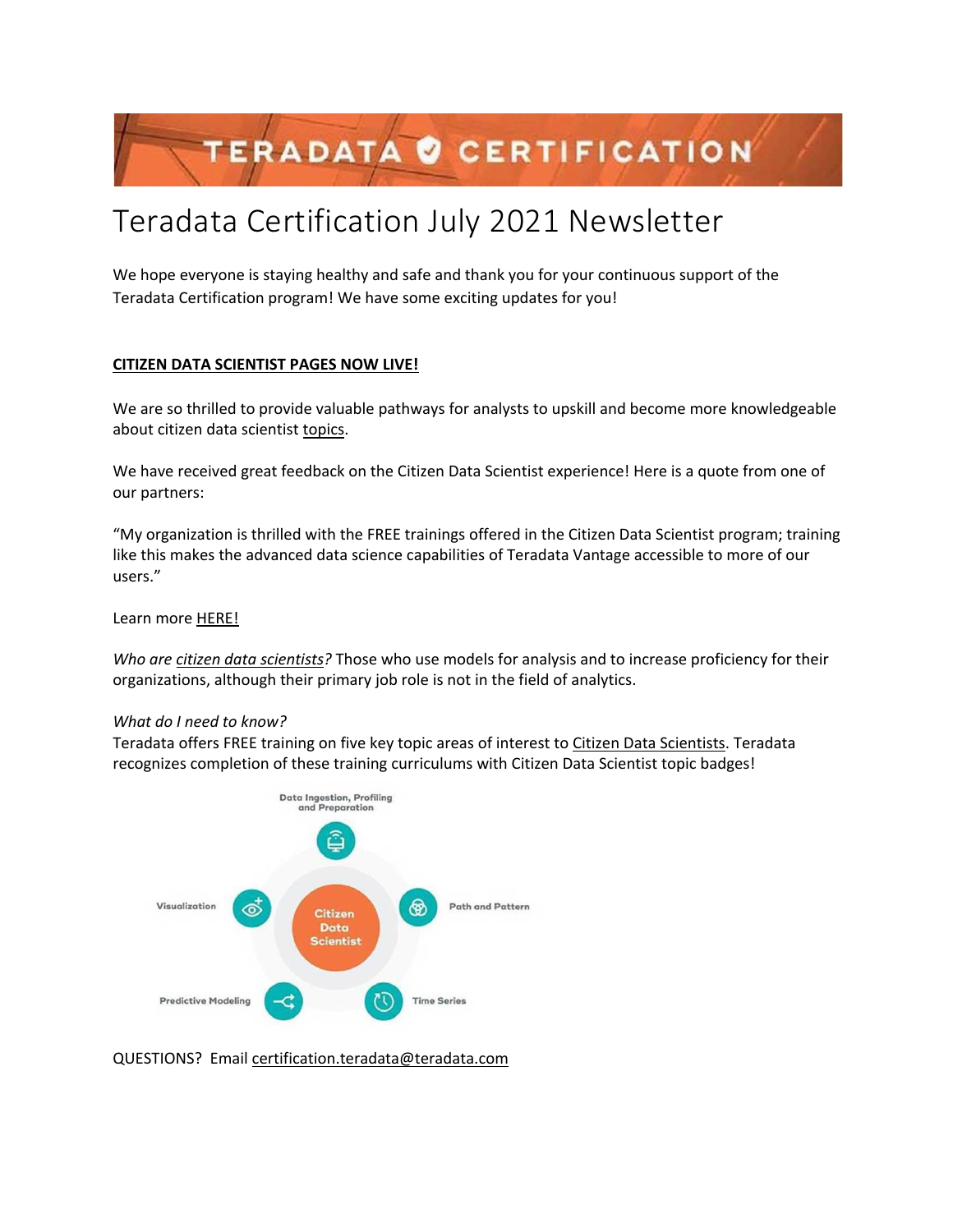# **INTRODUCING TERADATA VANTAGE DATA SCIENCE MASTERS!**

Please join us in congratulating our FIRST Vantage Data Science Masters!

- Christopher Hillman
- Jesse Shaw external customer
- Kaylee Parker
- Krzysztof Tratkiewicz
- Robert Sievert
- Sharib Hussain external customer

This is a significant and meaningful accomplishment! We recognize their hard work, dedication, and focus. These attributes, along with their extensive skill set, have culminated in this unique certification.

**Vantage Data Science Master certifications are obtained by passing the following exams:**

- Teradata Vantage Analytics
- Teradata Vantage Data Science
- Teradata Vantage Data Engineering

Looking forward to your participation!

## **NEW TERADATA CERTIFICATION STORE**

For all Teradata Certification holders, we want to make that you aware that we recently created a **NEW Teradata Certification Store.** You are now able to order merchandise with the Teradata Certification logo!

Please follow the instructions below for ordering:

- Navigate to **www.shumskyideas.com/teradatacertification**
- You will create an account by entering your email address in New Customer section of the login page, then selecting Sign Up to complete your account setup! After your account is set up, you'll log in at Customer Log In for future site access.
- Select your merchandise and finalize your purchase.

Thank you for ALL your support of Teradata Certification!